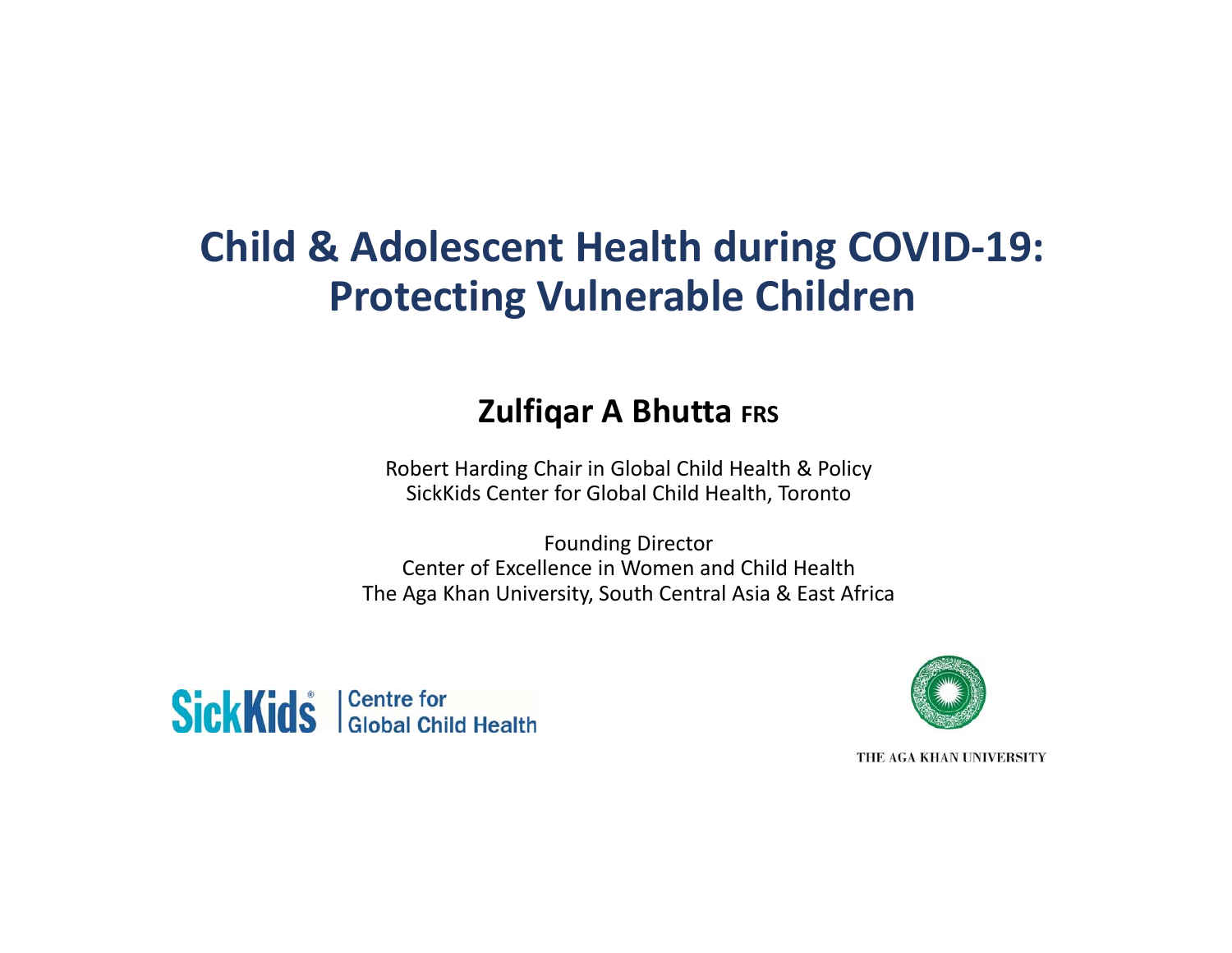

#### COVID-19 Dashboard by the Center for Systems Science and Engineering (CSSE) at Johns Hopkins ...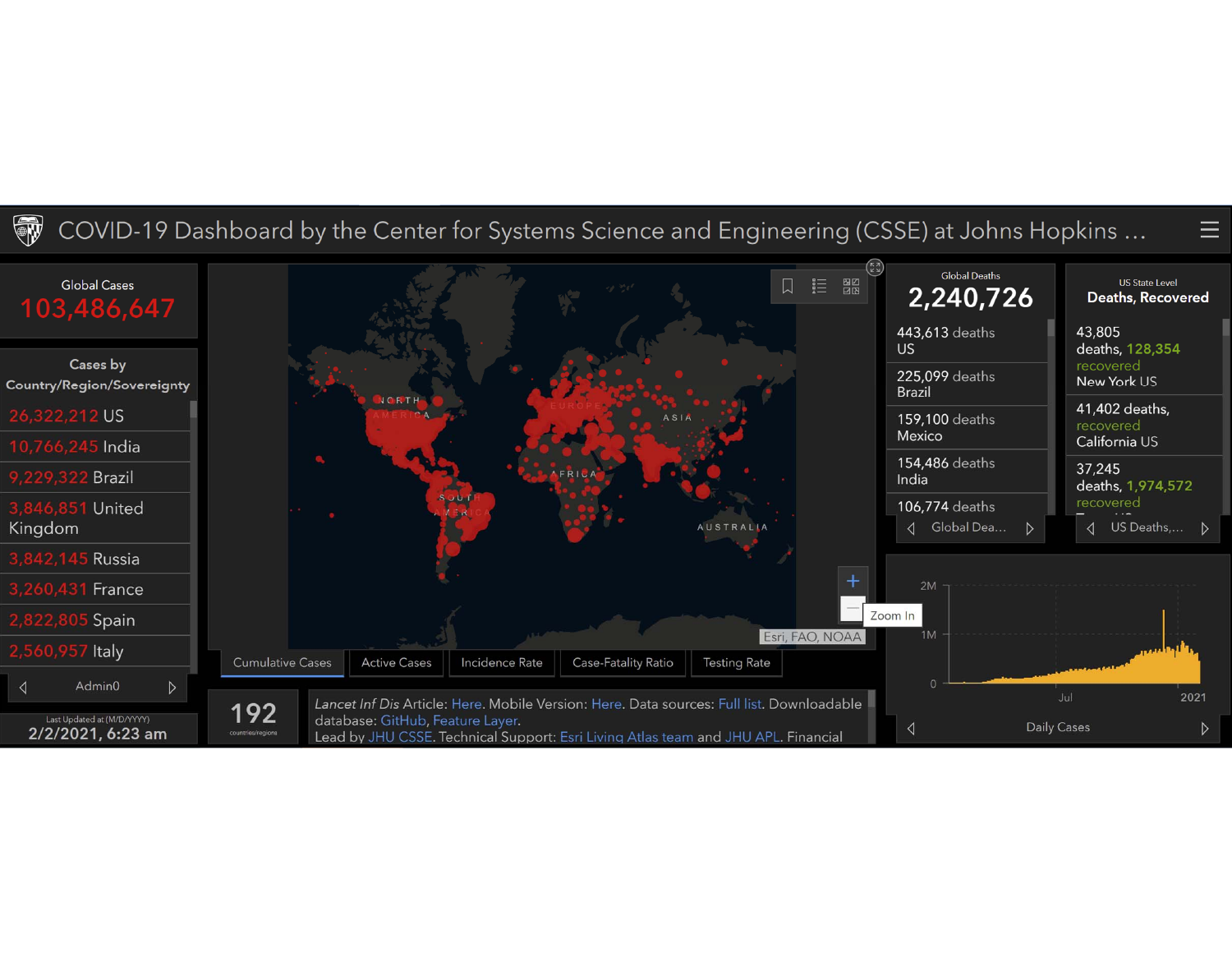**# 1COVID‐19 infection in children is generally mild with negligible mortality (<0.2%)**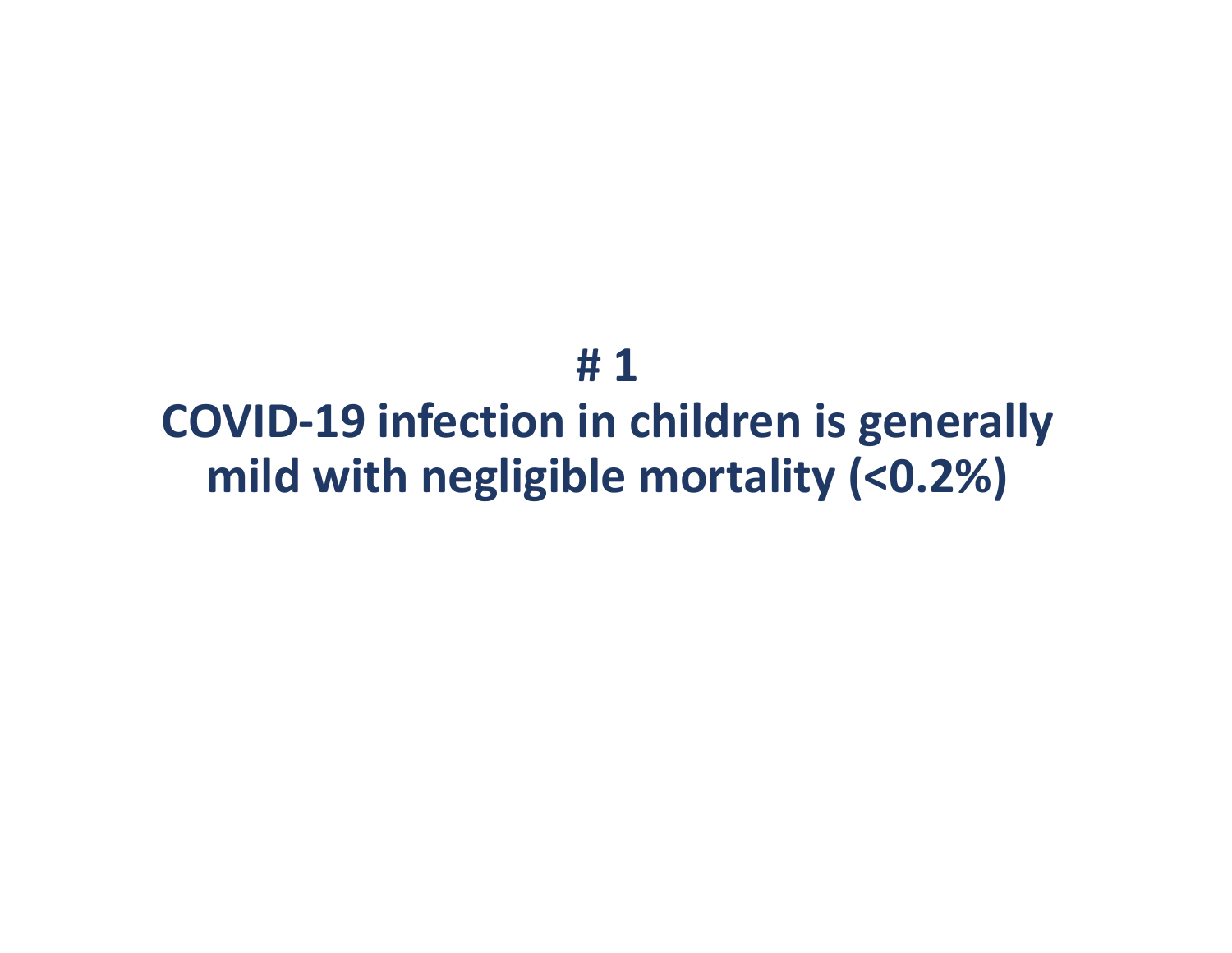## Coronavirus: case fatality rates by age



Case fatality rate (CFR) is calculated by dividing the total number of confirmed deaths due to COVID-19 by the number of confirmed cases.

Two of the main limitations to keep in mind when interpreting the CFR:

(1) many cases within the population are unconfirmed due to a lack of testing.

(2) some individuals who are infected will eventually die from the disease, but are still alive at time of recording.



Note: Case fatality rates are based on confirmed cases and deaths from COVID-19 as of: 17th February (China); 24th March (Spain); 24th March (South Korea); 17th March (Italy).

Data sources: Chinese Center for Disease Control and Prevention (CDC); Spanish Ministry of Health; Korea Centers for Disease Control and Prevention (KCDC).

Onder G, Rezza G, Brusaferro S. Case-Fatality Rate and Characteristics of Patients Dying in Relation to COVID-19 in Italy. JAMA.

Our Worldin Data.org - Research and data to make progress against the world's largest problems.

Licensed under CC-BY by the authors Hannah Ritchie and Max Roser.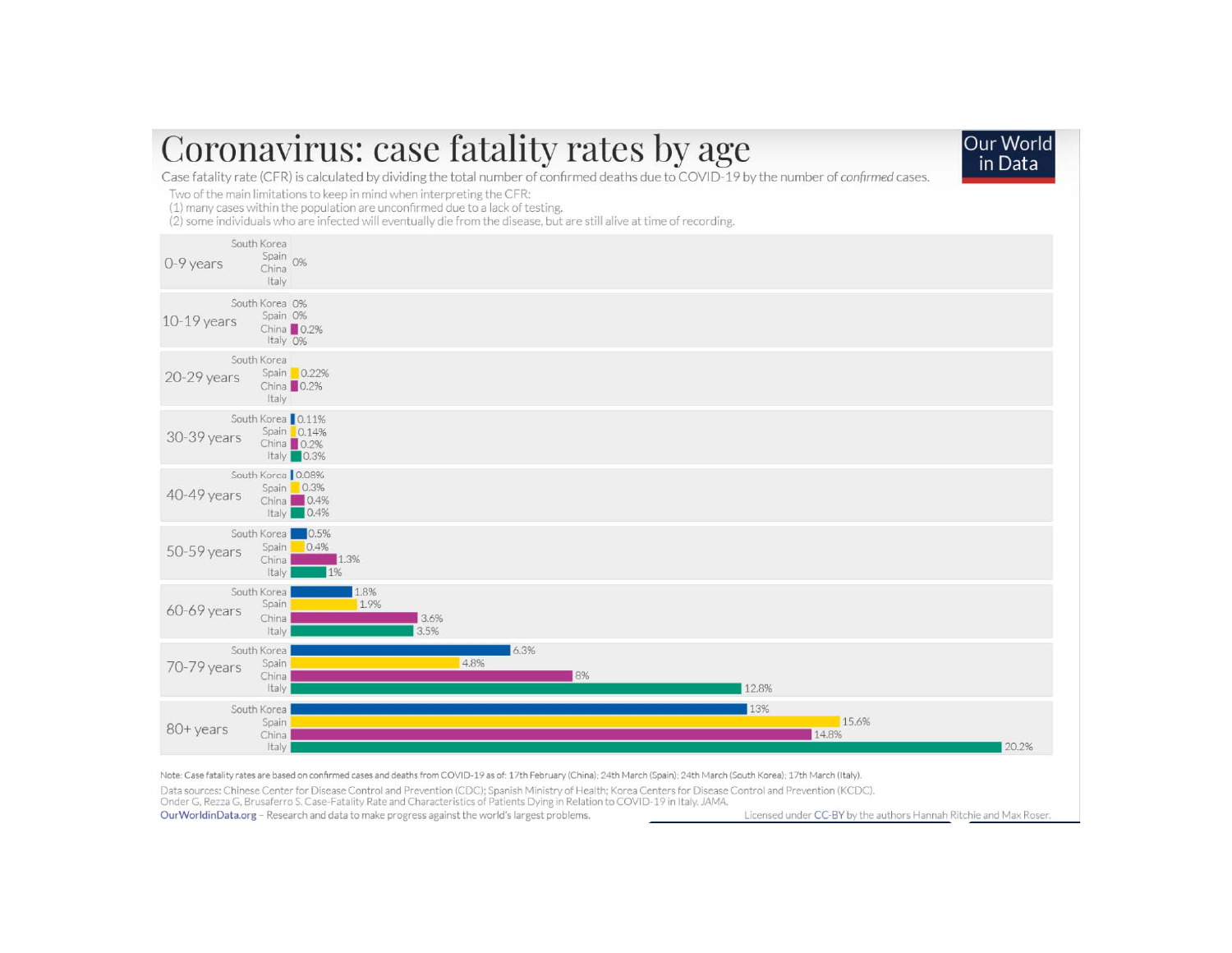## **#2**

# **Indirect effects of COVID‐19 control strategies outweigh direct effects in children, especially among the poor**

**An example from South Asia**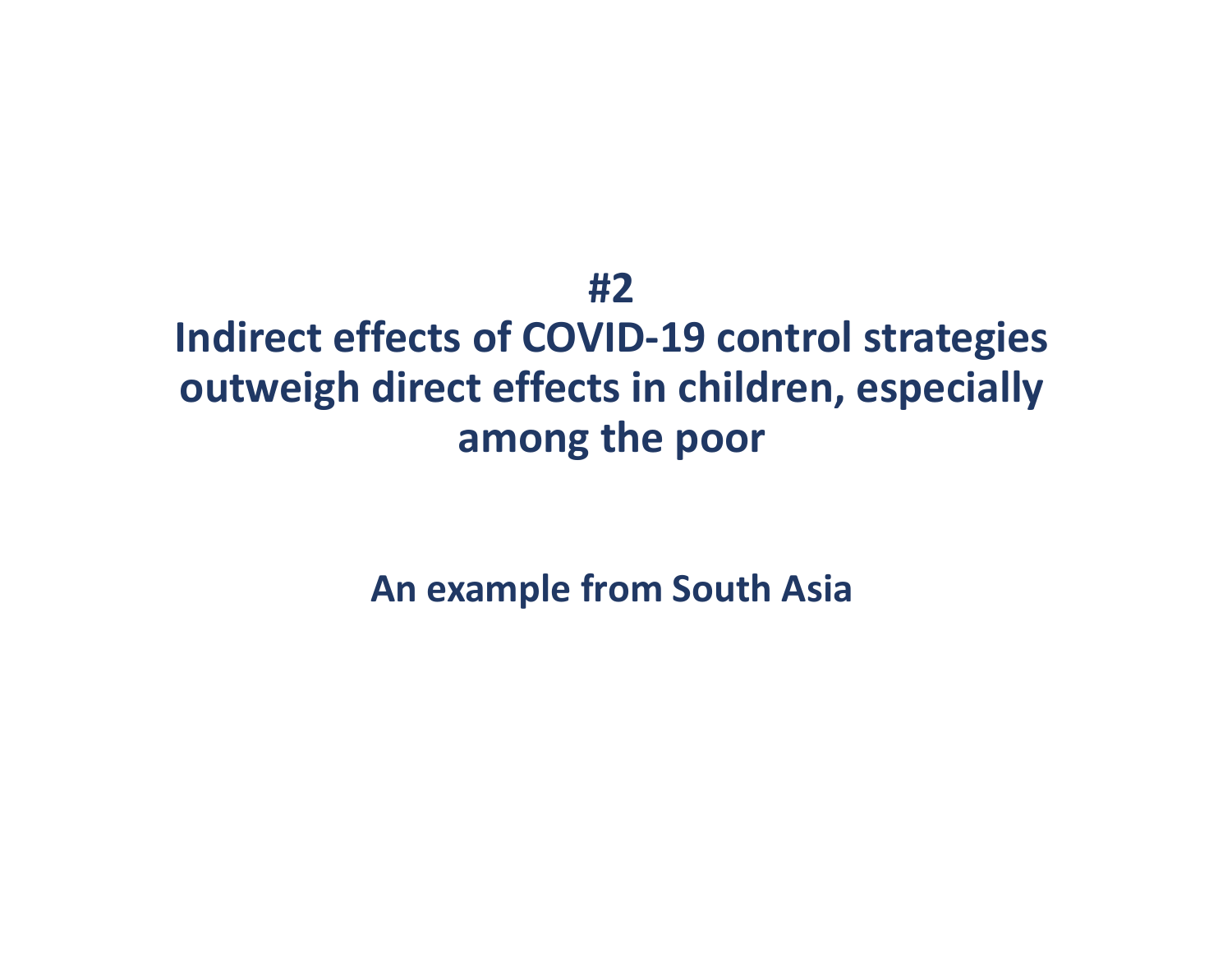

#### Cumulative confirmed COVID-19 deaths per million people

Source: Johns Hopkins University CSSE COVID-19 Data - Last updated 28 January, 06:02 (London time)

CC BY

Our World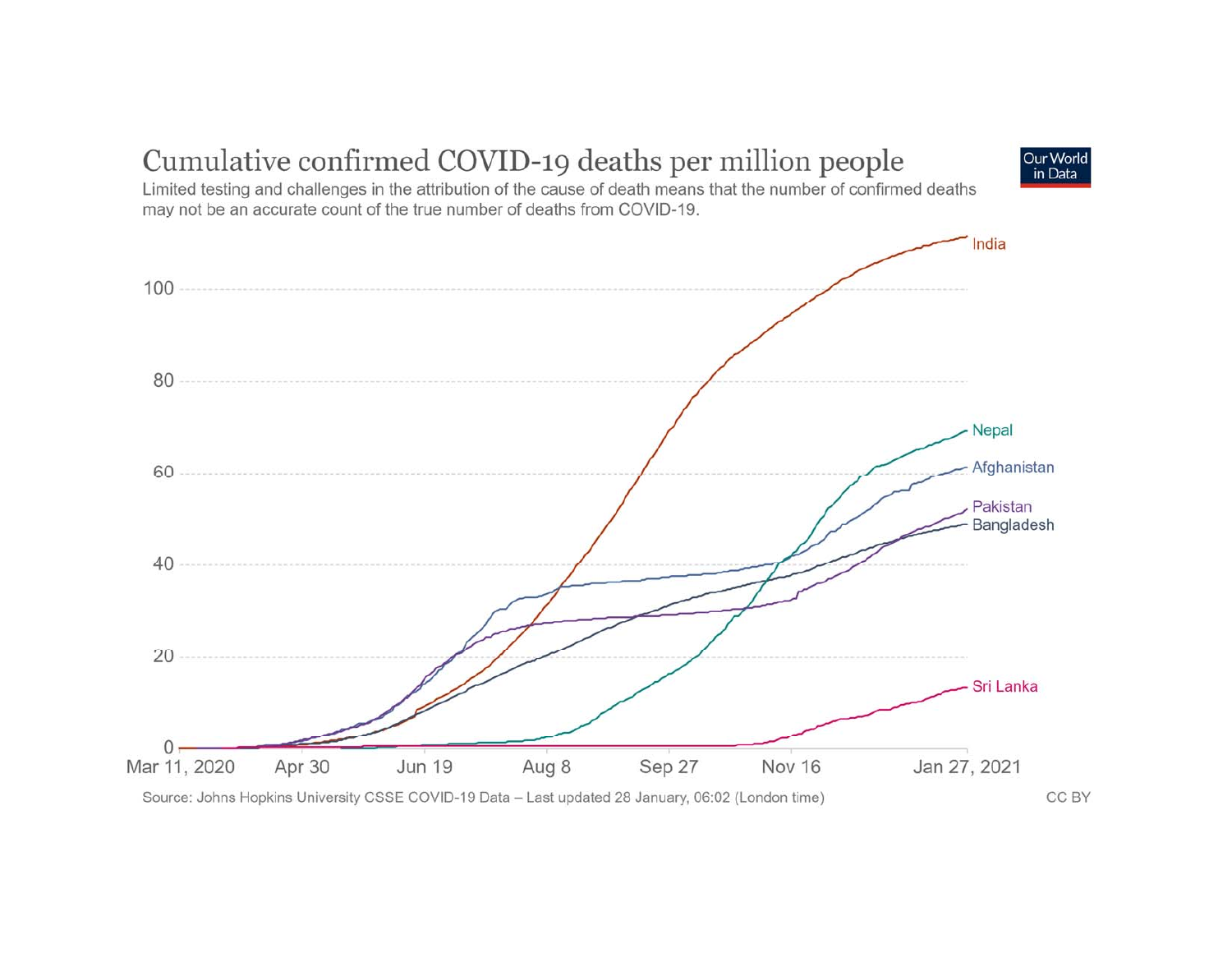### COVID-19: Government Stringency Index



This is a composite measure based on nine response indicators including school closures, workplace closures, and travel bans, rescaled to a value from 0 to 100 (100 = strictest). If policies vary at the subnational level, the index is shown as the response level of the strictest sub-region.



Source: Hale, Webster, Petherick, Phillips, and Kira (2020). Oxford COVID-19 Government Response Tracker - Last updated 27 January, 23:00 (London time)

Note: This index simply records the number and strictness of government policies, and should not be interpreted as 'scoring' the appropriateness or effectiveness of a country's response.

OurWorldInData.org/coronavirus . CC BY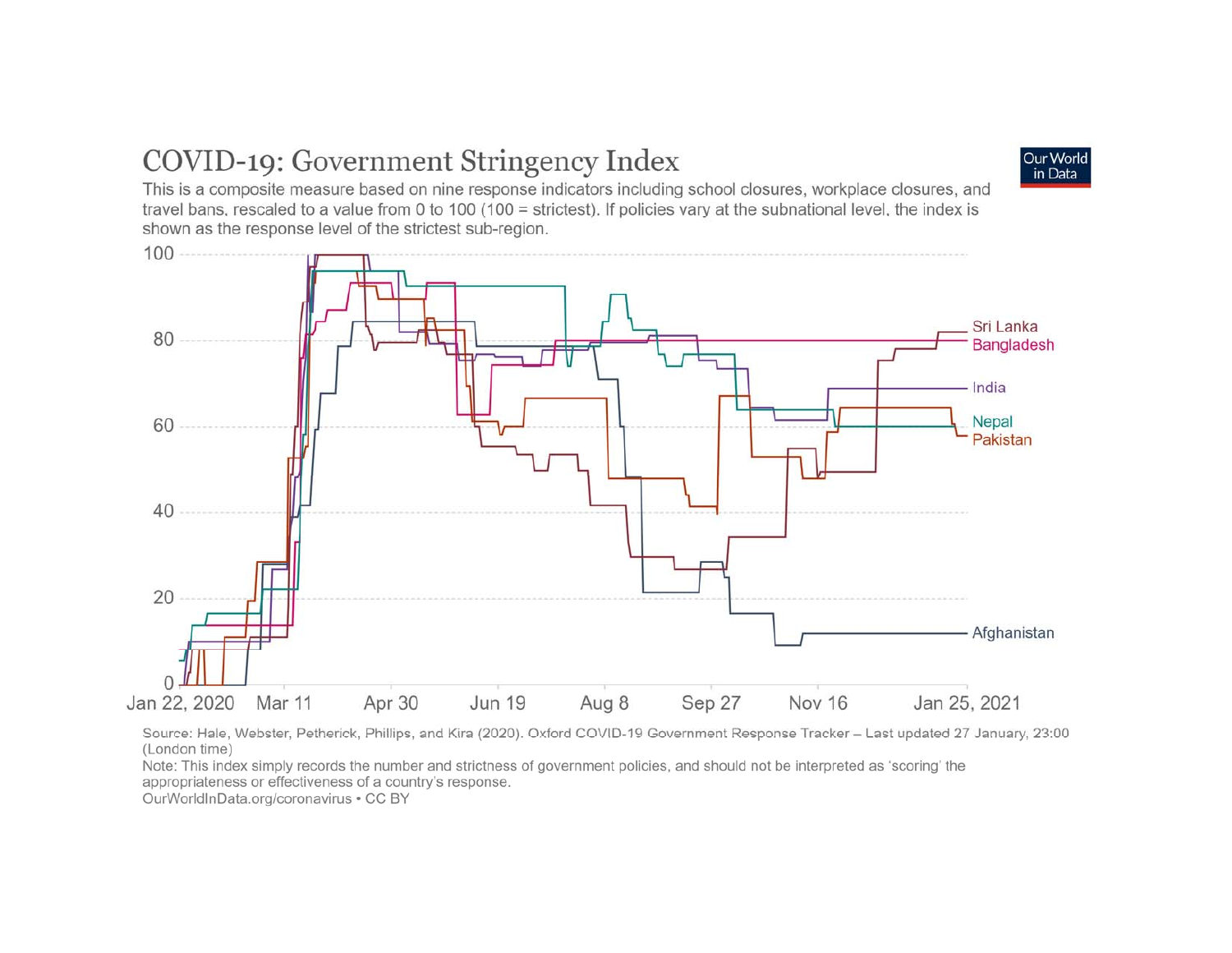#### **Pathways for impact of COVID‐19 mitigation strategies on maternal, child and adolescent health and well‐being**

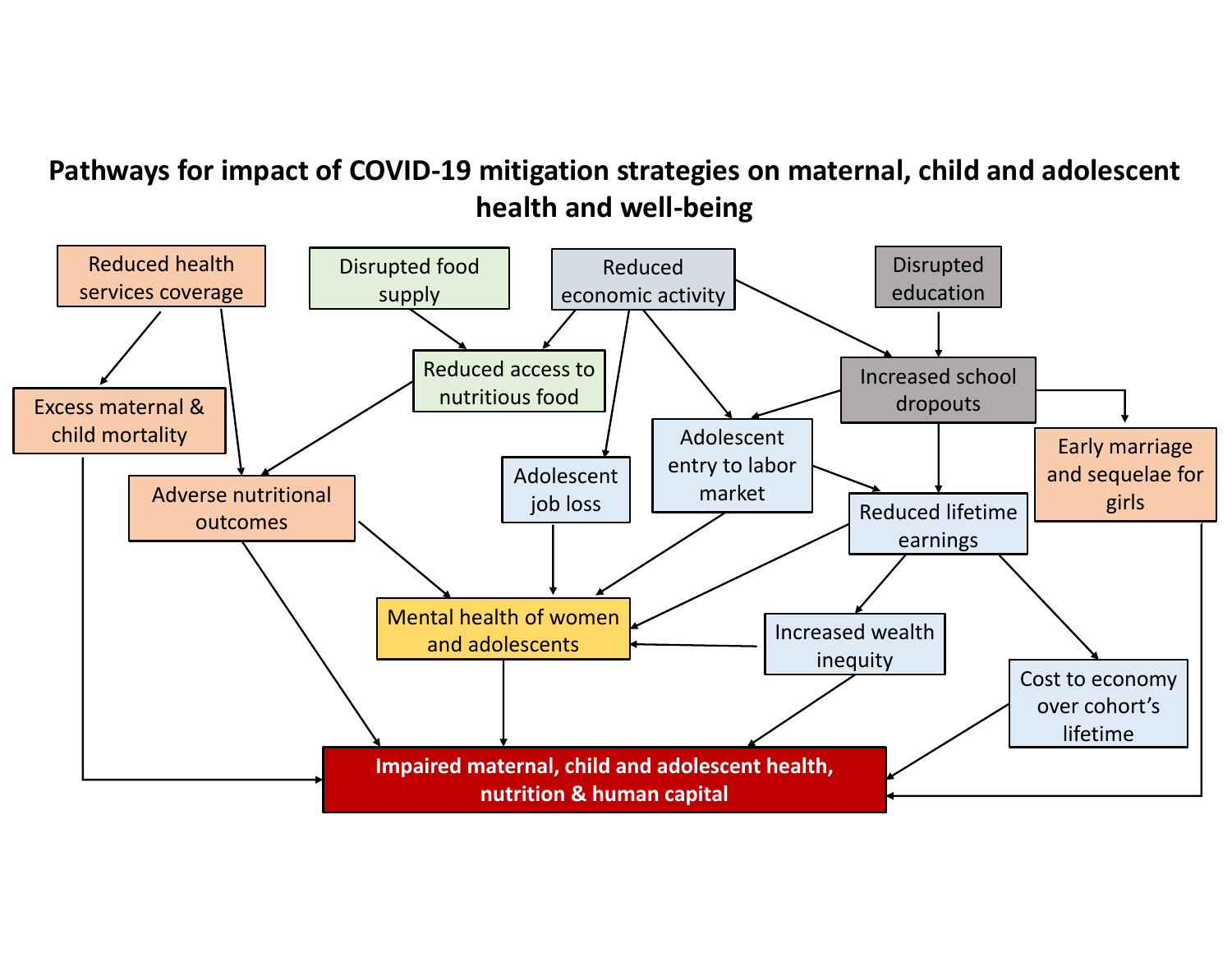## **Impact on maternal and child health in South Asia**

#### **In 2020 alone:**

- **Child mortality (<59 months) ~230,000 additional deaths <sup>=</sup> ↑14%**
	- **~135,000 will occur in the neonatal period**
- **Stillbirths ~90,000 <sup>=</sup> ↑10%**
- **Maternal mortality ~11,000 additional deaths <sup>=</sup> ↑16%**
- **> 3.5 million unintended pregnancies <sup>=</sup> ↑11%**
- **> 2.9 million unsafe abortions <sup>=</sup> ↑29%**

#### **Additionally, huge impact on morbidity in children & adolescents**

- **Nutrition impacts (undernutrition, micronutrient deficiencies and risk of overweight / obesity)**
- **Mental health consequences**
- **Risk of domestic abuse & gender based violence**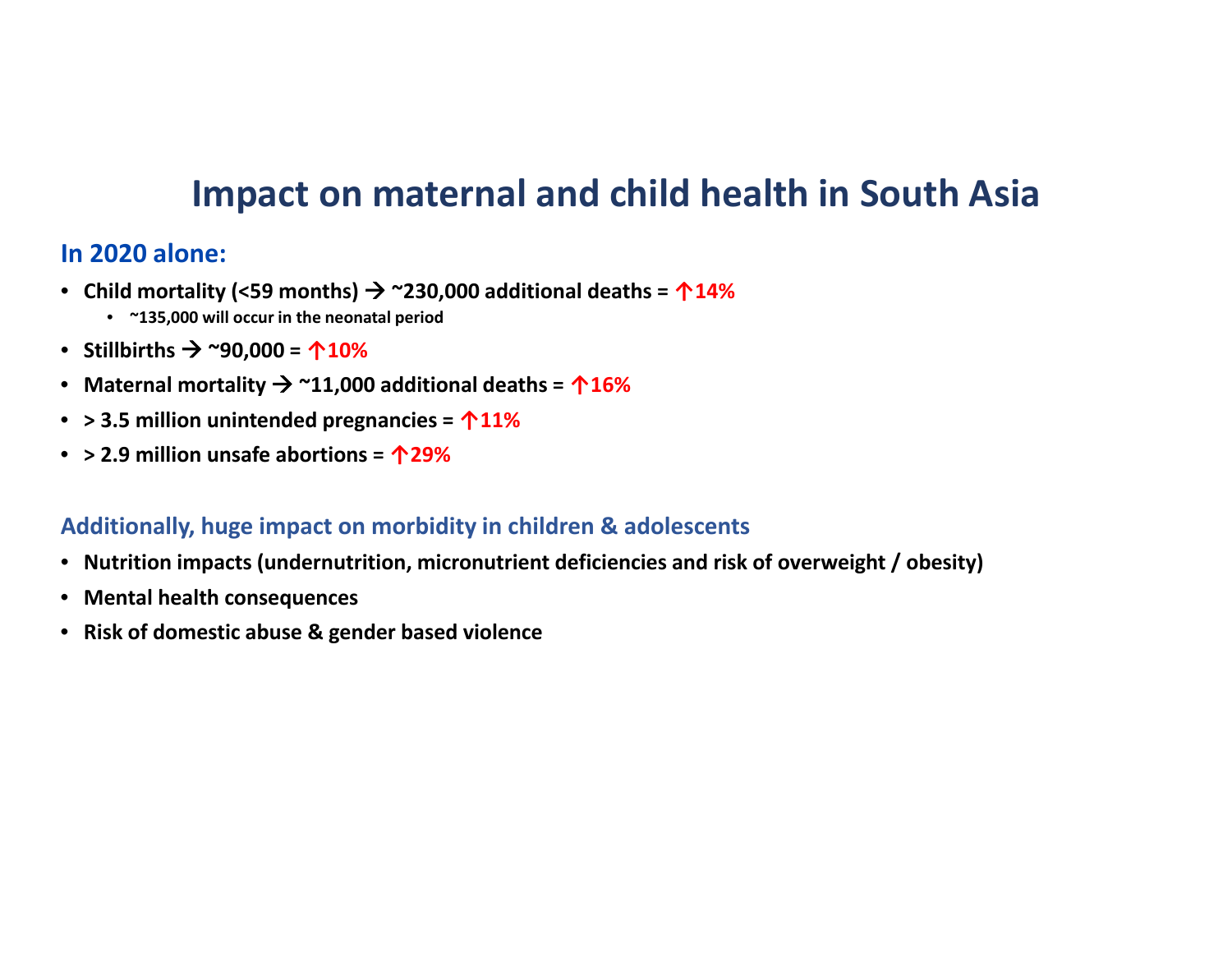# **Impact on education**

- <sup>~</sup>**420 million** school‐aged children in South Asia out of school since March 2020
	- 1 in 3 cannot be reached by remote learning<sup>1</sup>
		- Best case scenario actual number is likely much higher
	- Rural areas and/or poorer households less likely to access remote learning

#### • **Loss in educational attainment** due to

- Loss of learning time
- Loss of already acquired learning due to school closures
- Increase in children dropping out of school

#### • **Some 9 million children in South Asia will likely dropout of school costing theregion US\$63.5 billion over <sup>45</sup> years**

1UNICEF Remote Learning Factsheet, 2020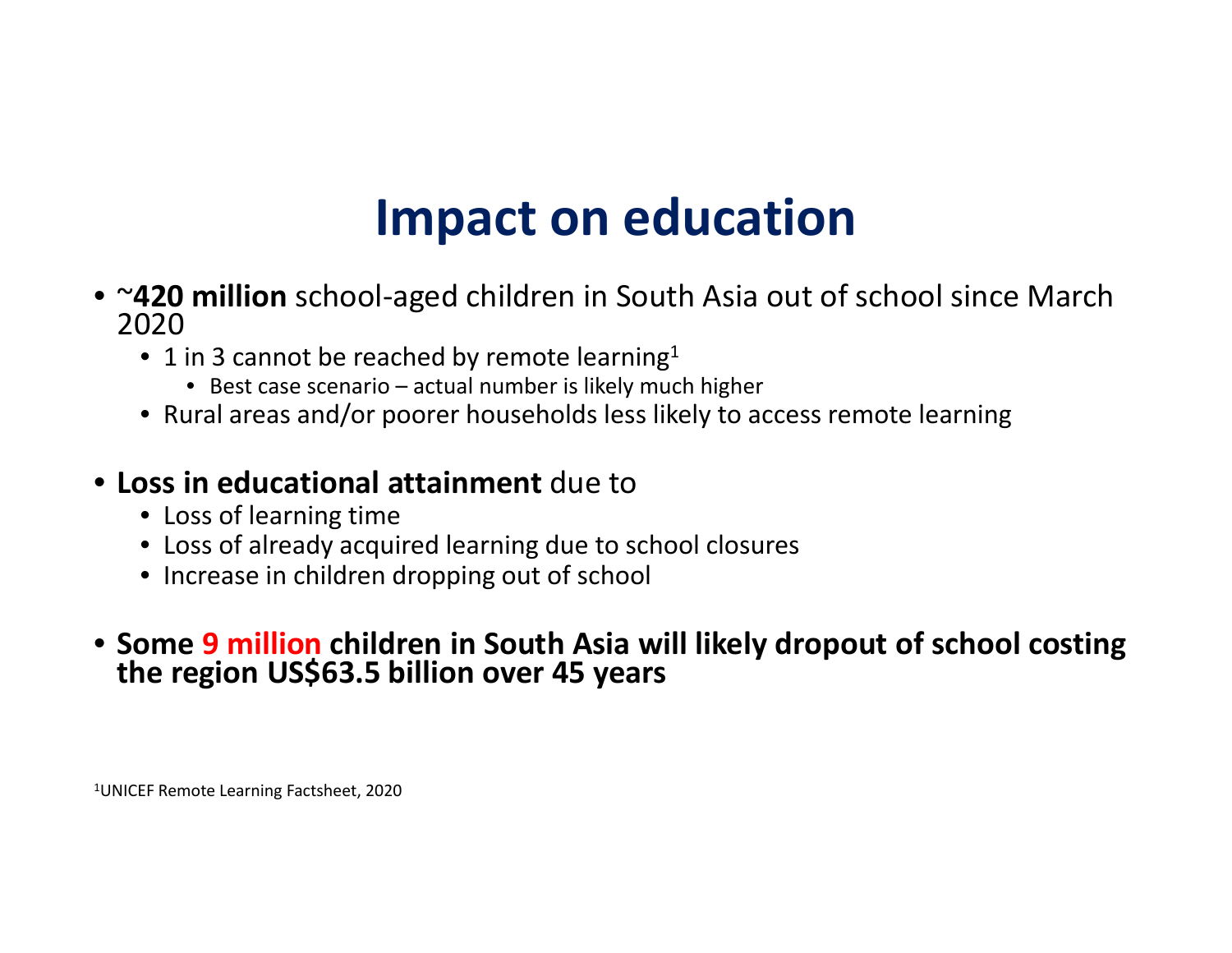# **Impact on girls**

- **> 4.5 million girls estimated to drop out of school** •**Many will be married off**
- •**> 400,000 adolescent pregnancies**
	- **Adverse birth and child health outcomes**

| <b>Country</b> | <b>Adolescent pregnancies</b> | <b>Maternal deaths</b>   | <b>Neonatal deaths</b> | <b>LBW</b> | <b>Stunted</b> |
|----------------|-------------------------------|--------------------------|------------------------|------------|----------------|
| Pakistan       | 28,998                        | 41                       | 1,328                  | 11,118     | 1,958          |
| Bangladesh     | 110,916                       | 192                      | 2,055                  | 44,100     | 8,409          |
| India          | 235,069                       | 341                      | 5,893                  | 90,125     | 16,846         |
| Nepal          | 18,406                        | 34                       | 401                    | 5,750      | 1,070          |
| Afghanistan    | 7,095                         | 45                       | 286                    | 2,720      | 487            |
| Sri Lanka      | 5,155                         | $\overline{\phantom{a}}$ | 22                     | 1,171      | 230            |
| <b>Total</b>   | 405,640                       | 655                      | 9,986                  | 154,985    | 29,000         |

**The life time impacts of these impacts can be huge!**